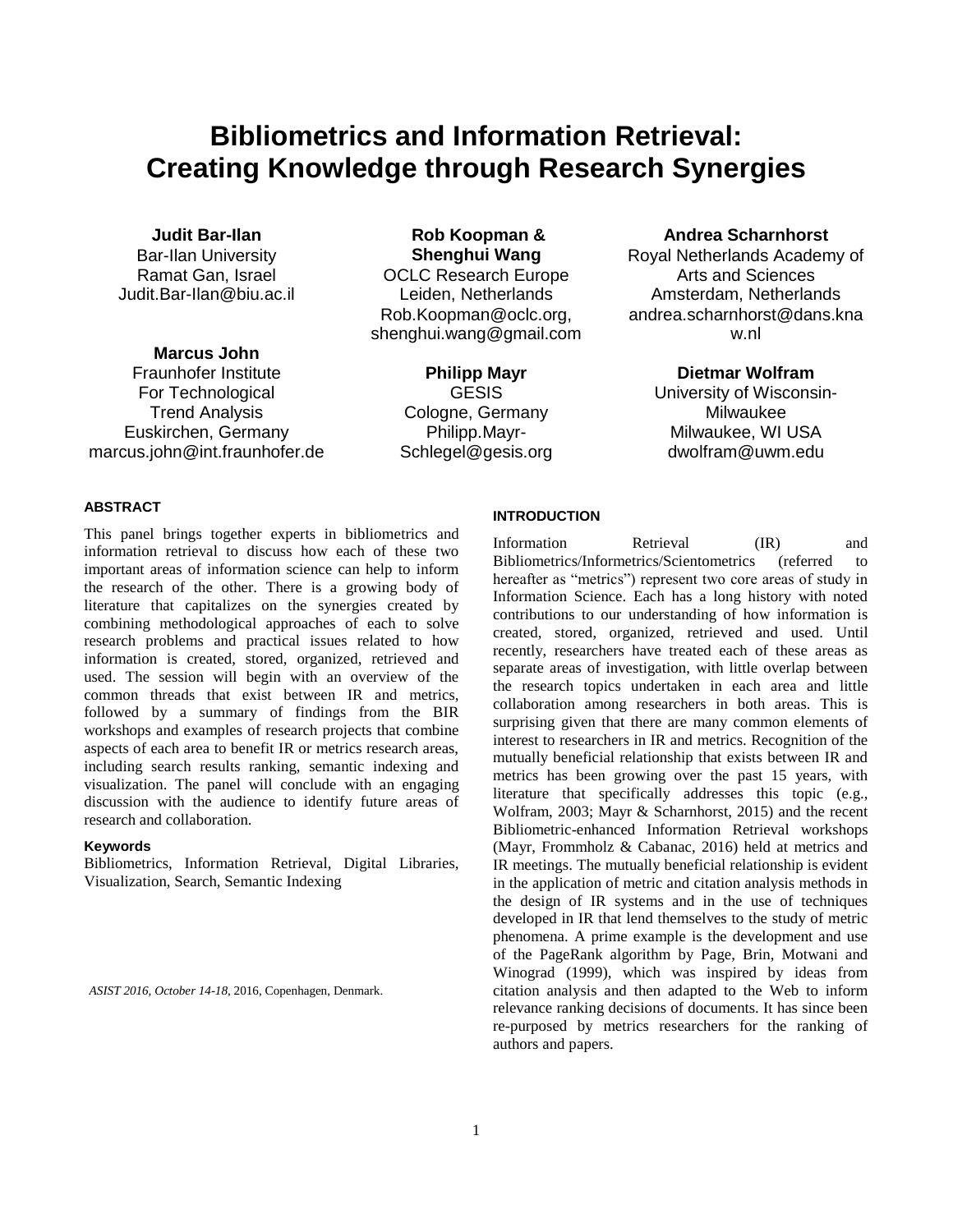#### **PANEL ORGANIZATION**

This panel brings together researchers in IR and metrics to present an overview of how IR and metrics research may be combined, to provide examples of research that intersect both areas, and to engage in a discussion with the audience about future potential topics. The session will begin with an overview of the synergies that exist between IR and metrics, followed by a summary of findings from the BIR workshops and examples of research projects that combine aspects of each area to benefit IR and/or metrics research. The panel will conclude with an engaging discussion with the audience to identify future areas of research and collaboration. Initial questions to stimulate the discussion will include: 1) why don't more IR researchers look to metrics research to help solve their research problems and vice versa, and; 2) as an IR or metrics researcher, what do you see as a research problem of interest that could benefit from the approaches used by the other area?

#### **OVERVIEW (Dietmar Wolfram)**

Metrics researchers have long recognized that empirical regularities or patterns exist in the way information is produced and used, such as author and journal productivity, the way language is used, and how literatures grow over time. These regularities extend to the content of IR systems and how the systems are used. Knowledge of these regularities, such as patterns in how users interact with IR systems, can help to inform the design and evaluation of IR systems. Similarly, measures developed for metrics research also have applications in IR.

Conversely, techniques developed that support more efficient IR are now being applied in metrics studies. This is exemplified in the use of language and topic modeling, which were developed to overcome limitations of more simplistic "bag of words" approaches in IR. Topic modeling has become a useful tool for better understanding relationships between papers, authors and journals by relying on the language used within the documents of interest. These tools complement existing methods based on citations and collaborations in helping researchers to reveal the underlying structure of disciplines. The relationships between metrics research and IR--and in particular academic search--are much closer than many researchers realize.

#### **RECENT ADVANCES IN BIBLIOMETRIC-ENHANCED INFORMATION RETRIEVAL (Philipp Mayr)**

The presentation will report about recent advances of the Bibliometric-enhanced Information Retrieval (BIR) workshop initiative.

Our motivation as organizers of the BIR workshops (2014, 2015 and 2016) started from the observation that the main discourses in both fields are different and the communities only partly overlap, as well as from the belief that a knowledge transfer is profitable for both sides.

The first BIR workshop in 2014 set the research agenda by introducing each group to the other, illustrating state-of-theart methods, reporting on current research problems, and brainstorming about common interests. The second workshop in 2015 further elaborated these themes. The third full-day BIR workshop at ECIR 2016 aimed to establish a common ground for the incorporation of bibliometric-enhanced services into scholarly search engine interfaces. In particular, we addressed specific communities, as well as studies on large, cross-domain collections like Mendeley and ResearchGate. The third BIR workshop addressed explicitly both scholarly and industrial researchers. In June 2016, we will organize the 4th BIR workshop at the JCDL conference in collaboration with the NLP and computational linguistics research group from Min-Yen Kan (see BIRNDL workshop [http://wing.comp.nus.edu.sg/birndl-jcdl2016/\)](http://wing.comp.nus.edu.sg/birndl-jcdl2016/).

The past workshop topics included (but were not limited to) the following:

- IR for digital libraries and scientific information portals
- IR for scientific domains, e.g. social sciences, life sciences, etc.
- Information seeking behavior
- Bibliometrics, citation analysis, and network analysis for IR
- Query expansion and relevance feedback approaches
- Science Modeling (both formal and empirical)
- Task-based user modeling, interaction, and personalization
- (Long-term) Evaluation methods and test collection design
- Collaborative information handling and information sharing
- Classification, categorization, and clustering approaches
- Information extraction (including topic detection, entity and relation extraction)
- Recommendations based on explicit and implicit user feedback

Previous BIR workshops have generated a wide range of papers. Proceedings are available at http://ceur-ws.org/Vol-1143/, <http://ceur-ws.org/Vol-1344/> and [http://ceur](http://ceur-ws.org/Vol-1567/)[ws.org/Vol-1567/.](http://ceur-ws.org/Vol-1567/) The main directions of these workshop papers have been:

- IR and recommendation tool development and evaluation
- Bibliometric IR experiments and data sets
- Document Clustering for IR
- Citation Contexts and Analysis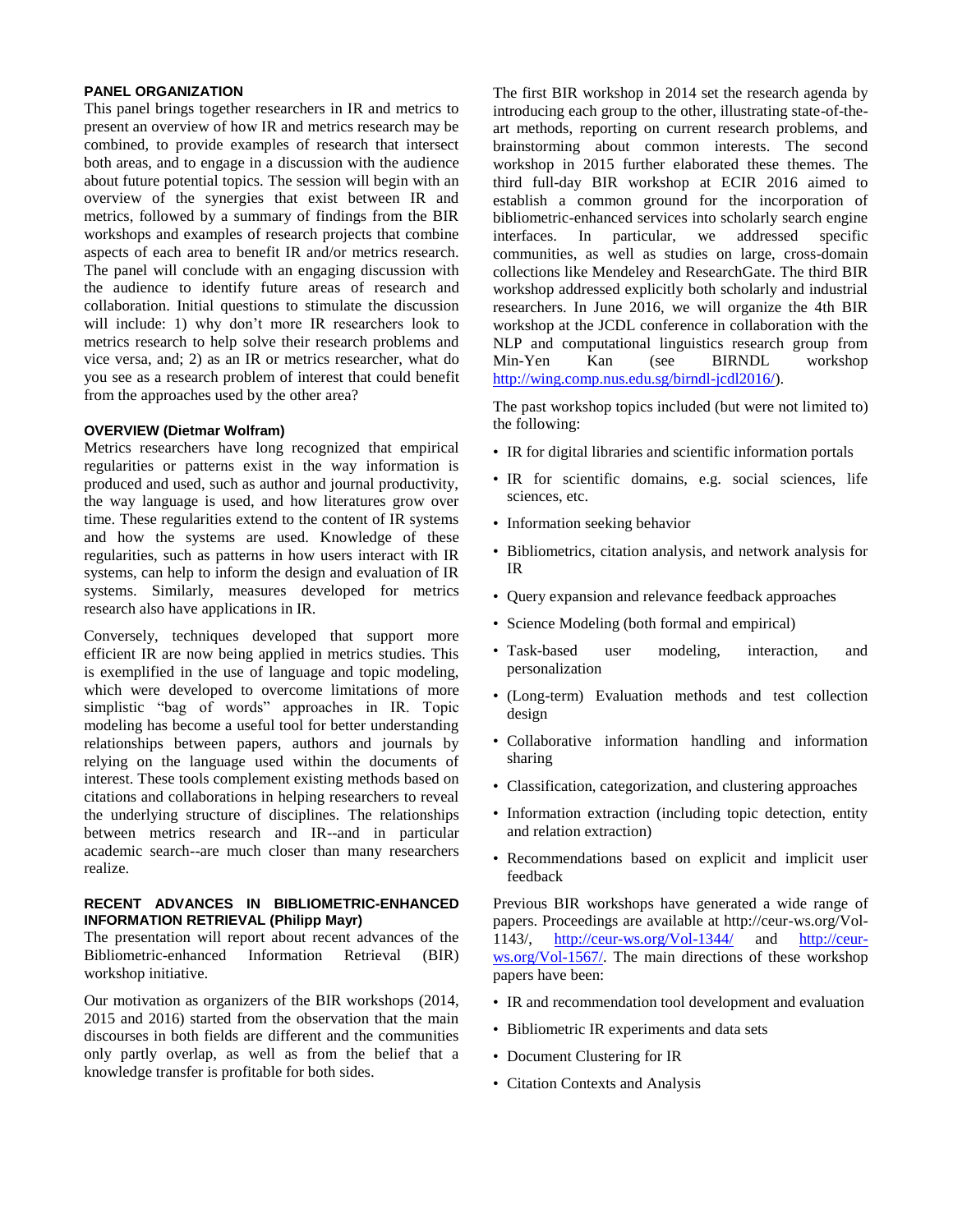The presentation will report about highlights of the past workshop papers and outline future directions of this initiative.

# **APPLICATION OF THE H-INDEX FOR RANKING SEARCH RESULTS (Judit Bar-Ilan)**

In traditional IR, search results are usually ranked using tf\*idf (term frequency/inverse document frequency). On the web, hypertext links can be utilized as well. The web-graph (node=web pages, links=hypertext links) is similar to citation networks (nodes=publications, links=citations). Citations are usually counted without assigning weights to citation. Similarly, the number of links to a web page can be counted, but this turns out to be insufficient because of the lack of quality control on the web, and links have to be weighted by their "importance". This is the idea behind the PageRank (Page et al., 1999). This idea stems from bibliometrics (Pinski & Narin, 1976). It should be noted that the PageRank calculation is quite costly.

We suggest using a variant of the h-index for ranking. The h-index was introduced by Jorge Hirsch (2005). Hirsch is a physicist, but the idea of combining publication and citation counts captured the imagination of bibliometrics researchers, and a huge number of variants were suggested. One of them, the h-index of a single journal paper suggested by Schubert (2009), can be applied to the web graph as well, by assessing the importance of a web page by the number of inlinks webpages linking to this page received (Bar-Ilan & Levene, 2015). The advantage of this method is that it is based on local computation unlike PageRank. This idea shows how bibliometrics and information retrieval can inform each other.

### **SEMANTIC INDEXING FOR INFORMATION RETRIEVAL AND BIBLIOMETRIC ANALYSIS (Rob Koopman & Shenghui Wang)**

Large scale digital libraries offer users the opportunities to explore a vast amount of information using relatively uniform mechanisms, such as keyword-based or faceted searches. In the meantime, users are challenged to make sense of the overloaded result sets that are too big and complex to comprehend or to understand and counteract the biases derived from different ranking mechanisms that render the results. We believe that semantic indexing based on statistical analysis together with intuitive interfaces can help users to find relevant information and discover patterns fast and reliably.

In this talk, we will present our Ariadne context explorer, which allows users to visually explore the context of bibliographic entities, such as authors, subjects, journals, citations, publishers, etc. The visualization is built on semantic indexing of these entities based on the terms that share the same contexts in a large scale bibliographic dataset. The statistical analysis based on Random Projection results in an underlying semantic space within which each entity is represented vectorially. Each bibliographic record

or any piece of text could also be represented as a vector in this semantic space. The information retrieval task then becomes a task of finding the nearest neighbors in this space, no matter the search starts with an author, a citation, an article or a free text.

We will demonstrate the Ariadne context explorer and report the results of applying such semantic indexing and visualization in a topic-delineation exercise.

#### **SEEKING FOR THE NEEDLE IN THE HAYSTACK: BIBLIOMETRICS, INFORMATION RETRIEVAL AND VISUALIZATION IN THE CONTEXT OF TECHNOLOGY FORESIGHT (Marcus John)**

Technology foresight is an important element of any strategic planning process, since it assists decision makers in identifying and assessing future technologies. One important assumption made in this context is that tomorrow's technologies are based on today's daily work in scientific laboratories. Consequently, any technology foresight process must rely on a continuous scanning of the scientific and technological landscape in order to detect scientific advances, breakthroughs and emerging topics. In other words, a kind of science observatory has to be established. Due to the rising number of scientific papers published each year, it becomes more and more difficult to restrict this scanning and monitoring process solely to classical desktop research and information retrieval techniques. Additionally the classical task of IR, namely the identification of relevant information is exacerbated by the need to identify relevant and new information. Consequently, the information overload makes it necessary to complement classical approaches by quantitative datadriven approaches stemming from informetrics, bibliometrics, data mining and related fields.

This work in progress report presents an overview of the ongoing research at the Fraunhofer INT and addresses the question if and how these quantitative data-driven approaches might enhance the classic portfolio of technology foresight. This will be exemplified along a prototypical technology foresight process along which different IR-related challenges will be identified. It will be demonstrated how eavesdropping into today's scientific communication by bibliometric means might support this process. Exemplarily, a procedure coined "trend archaeology" will be presented. This approach examines historic scientific trends and seeks for specific patterns within their temporal evolution. The proposed method is a multidimensional approach, since it takes into account multiple aspects of a scientific theme using bibliometric means. Additionally, "trend archaeology" is based on the synoptic inspection of different scientific themes, which emanate from different fields like nanotechnology or materials science. It will be demonstrated that for technology foresight it is mandatory to take into account the multidimensional-multiscalar, dynamic and highly interconnected nature of science.